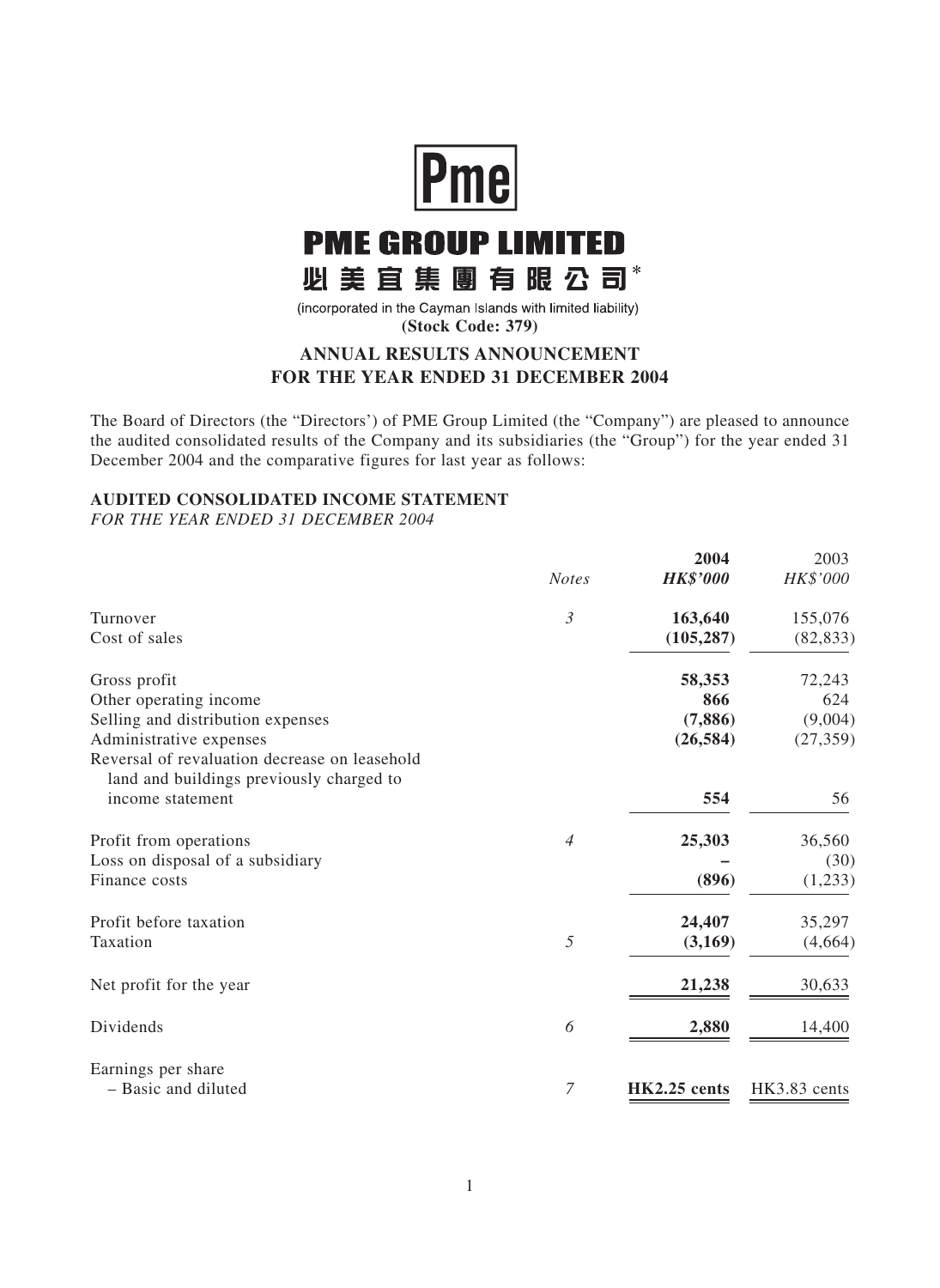*Notes:*

#### **1) Potential impact arising from the recently issued accounting standards**

The Hong Kong Institute of Certified Public Accountants issued a number of new or revised Hong Kong Accounting Standards and Hong Kong Financial Reporting Standards ("HKFRSs") (herein collectively referred to as "new HKFRSs") which are effective for accounting periods beginning on or after 1 January 2005. The Group has not early adopted these new HKFRSs in the financial statements for the year ended 31 December 2004.

The Group has commenced to assess the potential impact of these new HKFRSs but is not yet in a position to determine whether these new HKFRSs would have a significant impact on how its results of operations and financial position are prepared and presented.

#### **2) Principal accounting policies**

The financial statements have been prepared under the historical cost convention as modified for revaluation of leasehold land and buildings and investments in securities.

The principal accounting policies used in the preparation of the current year's financial statements are consistent with those adopted by the Group in its financial statements for the year ended 31 December 2003.

#### **3) Segmental information**

The analysis of the turnover and segment result of the Group by operating divisions during the financial year is as follows:

|                                                                                                               | <b>Turnover</b>               | <b>Segment result</b> |                 |          |
|---------------------------------------------------------------------------------------------------------------|-------------------------------|-----------------------|-----------------|----------|
|                                                                                                               | <b>Year ended 31 December</b> |                       |                 |          |
|                                                                                                               | 2004                          | 2003                  | 2004            | 2003     |
| <b>Operating divisions</b>                                                                                    | <b>HK\$'000</b>               | HK\$'000              | <b>HK\$'000</b> | HK\$'000 |
| Manufacturing products                                                                                        | 91,997                        | 75,454                | 14,461          | 23,584   |
| Trading products                                                                                              | 67,074                        | 75,746                | 5,596           | 9,120    |
| Technical service                                                                                             | 4,569                         | 3,876                 | 3,826           | 3,176    |
|                                                                                                               | 163,640                       | 155,076               | 23,883          | 35,880   |
| Other operating income                                                                                        |                               |                       | 866             | 624      |
| Reversal of revaluation decrease on leasehold<br>land and buildings previously charged to<br>income statement |                               |                       | 554             | 56       |
| Profit from operations                                                                                        |                               |                       | 25,303          | 36,560   |
| Loss on disposal of a subsidiary                                                                              |                               |                       |                 | (30)     |
| Finance costs                                                                                                 |                               |                       | (896)           | (1,233)  |
| Profit before taxation                                                                                        |                               |                       | 24,407          | 35,297   |
| Taxation                                                                                                      |                               |                       | (3,169)         | (4,664)  |
| Net profit for the year                                                                                       |                               |                       | 21,238          | 30,633   |

The Group's operations are located in Hong Kong and Mainland China. The Group's trading divisions are mainly located in Hong Kong. Manufacturing and technical service are carried out in Mainland China.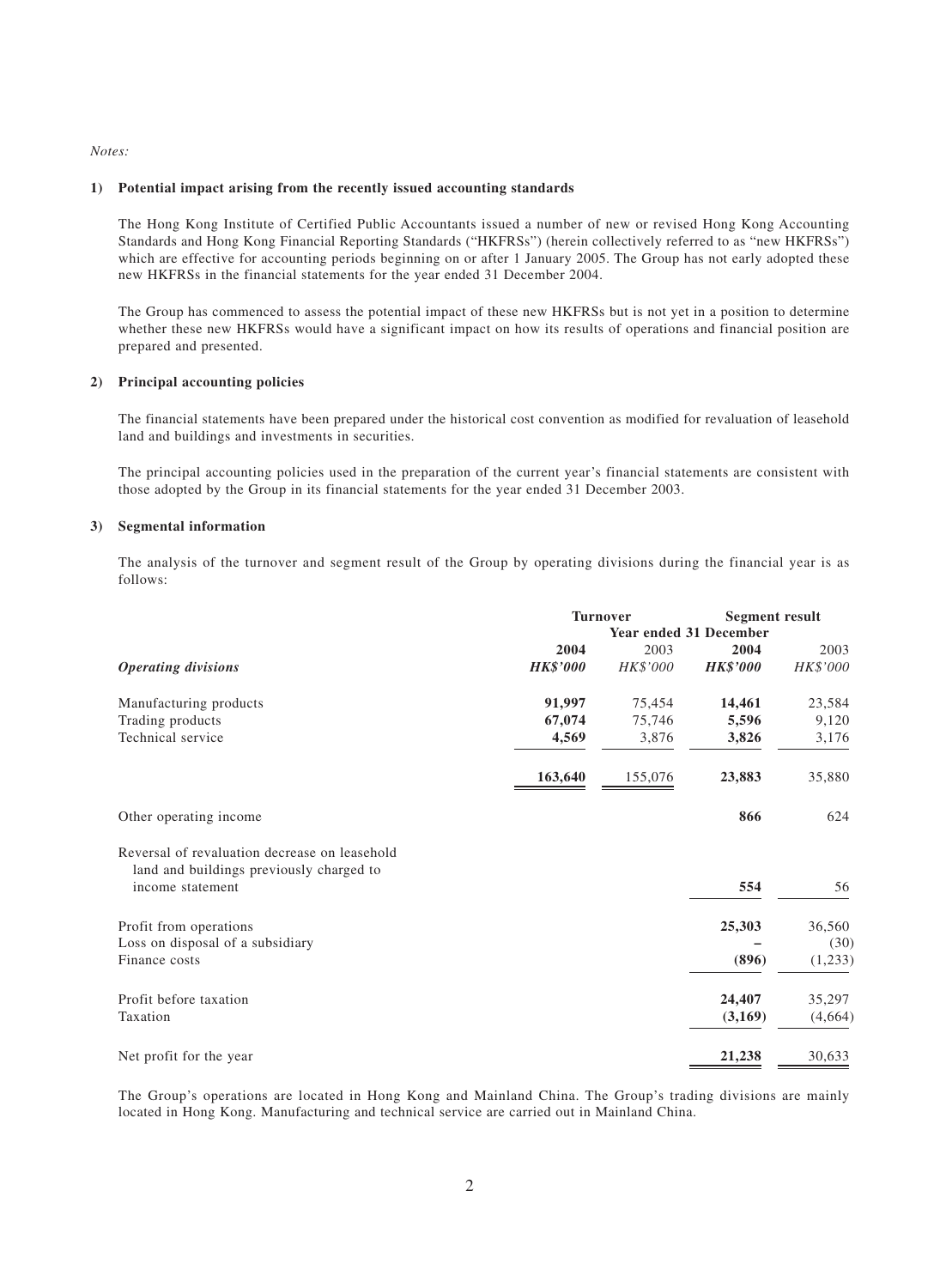The following table provides an analysis of the Group's turnover by geographical market, irrespective of the origin of customers:

|                          |                 | Year ended<br>31 December |  |
|--------------------------|-----------------|---------------------------|--|
|                          | 2004            | 2003                      |  |
|                          | <b>HK\$'000</b> | HK\$'000                  |  |
| Hong Kong                | 96,923          | 95,269                    |  |
| Mainland China           | 58,874          | 48,939                    |  |
| Other Asian regions      | 3,865           | 7,471                     |  |
| North America and Europe | 1,490           | 1,446                     |  |
| Other countries          | 2,488           | 1,951                     |  |
|                          | 163,640         | 155,076                   |  |

## **4) Profit from operations**

|                                                            | Year ended<br>31 December |          |
|------------------------------------------------------------|---------------------------|----------|
|                                                            | 2004                      | 2003     |
|                                                            | <b>HK\$'000</b>           | HK\$'000 |
| Profit from operations has been arrived at after charging: |                           |          |
| Depreciation and amortisation                              |                           |          |
| Owned assets                                               | 7,003                     | 5,850    |
| Asset held under a finance lease                           | 185                       | 48       |
|                                                            | 7,188                     | 5,898    |
| Staff costs, including directors' remuneration             | 19,062                    | 18,699   |
| Auditors' remuneration                                     | 824                       | 780      |
| Allowance for doubtful debts                               |                           | 1,051    |
| Allowance for obsolete inventories                         | 159                       | 452      |
| Loss on disposal of property, plant and equipment          | 8                         | 94       |
| Cost of inventories recognised as an expense               | 105,287                   | 82,833   |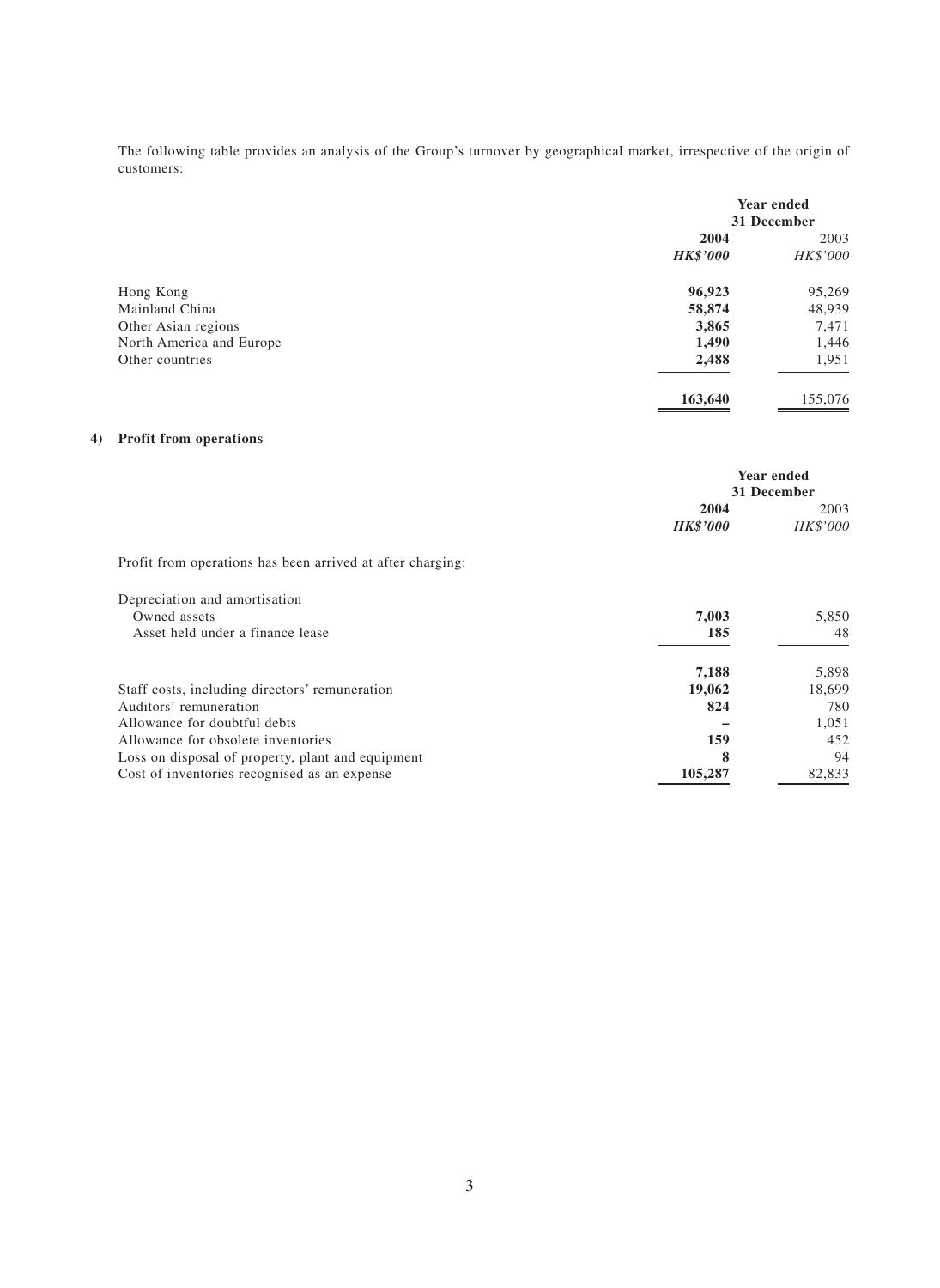#### **5) Taxation**

|                                                                           | Year ended<br>31 December |                  |
|---------------------------------------------------------------------------|---------------------------|------------------|
|                                                                           | 2004<br><b>HK\$'000</b>   | 2003<br>HK\$'000 |
| The charge comprises:                                                     |                           |                  |
| Hong Kong Profits Tax<br>Current year<br>Overprovision in prior year      | 2,613<br>(202)            | 5,437<br>(558)   |
|                                                                           | 2,411                     | 4,879            |
| Deferred taxation<br>Current year<br>Attributable to a change in tax rate | 758                       | (264)<br>49      |
|                                                                           | 758                       | (215)            |
|                                                                           | 3,169                     | 4,664            |

Hong Kong Profits Tax is calculated at 17.5% on the estimated assessable profit for the year.

No provision for the PRC Enterprise Income Tax has been made as the PRC subsidiary is within the tax exemption period.

#### **6) Dividends and dividend policy**

|                                                                             | Year ended<br>31 December |                  |
|-----------------------------------------------------------------------------|---------------------------|------------------|
|                                                                             | 2004<br><b>HK\$'000</b>   | 2003<br>HK\$'000 |
| Interim dividend paid at HK\$0.003<br>$(2003: HK$0.003)$ per ordinary share | 2,880                     | 2,400            |
| Proposed final dividend<br>(2003: HK\$0.0125 per ordinary share)            |                           | 12,000           |
|                                                                             | 2,880                     | 14,400           |

The Directors have adopted a dividend policy which they consider appropriate to the Company's overall financial position. The dividend policy also depends, among other things, on the Company's operation results, cash-flows, financial conditions, the Company's capital requirements and future plans, and the general economic environment.

In view of the present business conditions, including continuing increase in raw material costs and rising interest rates, and possible future capital requirements for the set-up of joint ventures in Mainland China and cooperation with a manufacturer in Japan, the Directors do not recommend payment of a final dividend for the year ended 31 December 2004.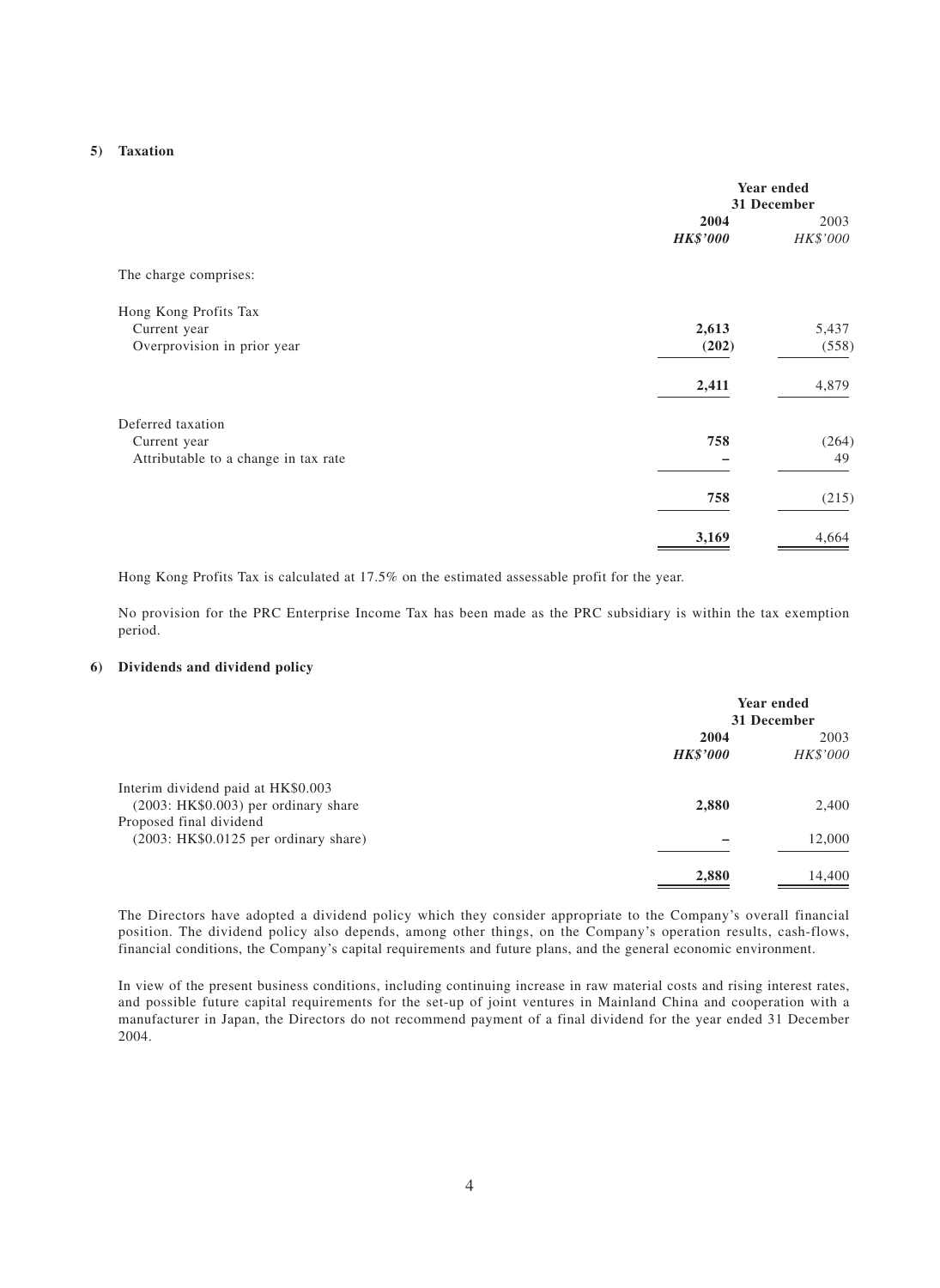#### **7) Earnings per share**

The calculation of the basic and diluted earnings per share is based on the net profit for the year ended 31 December 2004 of HK\$21,238,000 (2003: HK\$30,633,000) and the weighted average number of 942,359,000 (2003: 800,000,000) ordinary shares in issue during the year.

There is no difference between the basic and diluted earnings per share as the Company has no potentially dilutive ordinary shares during both years.

## **MANAGEMENT DISCUSSION AND ANALYSIS**

## **Business Review and Financial Performance**

The Group is principally engaged in the manufacturing of polishing compounds and polishing wheels in Mainland China under its own brand name **Pme** and the trading of various branded industrial abrasive products. Over 90% of the Group's turnover and profits was contributed from the markets in Hong Kong and the Pearl River Delta in Mainland China.

Despite of the continued increase in the prices of raw materials during the second half of 2004, the Group has achieved moderate results for the financial year ended 31 December 2004. The Group's turnover for the year 2004 increased by 5.5% from approximately HK\$155.1 million in 2003 to approximately HK\$163.6 million in 2004. The net profit for the year under review was approximately HK\$21.2 million, representing a decrease of 30.7% as compared with the net profit of approximately HK\$30.6 million last year. The increase in turnover was mainly due to the increased demand of the Group's products and technical services from the customers in Mainland China. However, the substantial increase in the prices of raw materials has reduced the gross profit margin by around 10% and thus resulting a decrease of net profit from HK\$30.6 million in 2003 to HK\$21.2 million in 2004. During the year, the Group has implemented effective cost control measures to reduce the selling and administrative expenses.

## **Liquidity and Financial Resources**

At 31 December 2004, the Group had interest-bearing bank borrowings of approximately HK\$12.3 million (31 December 2003: HK\$22.2 million), which were of maturity within one year. The Directors expect that all the bank borrowings will be repaid by internal generated funds or rolled over upon the maturity and continue to provide funding to the Group's operations. At 31 December 2004, the Group's leasehold land and buildings with aggregate carrying value of approximately HK\$88.7 million (31 December 2003: HK\$104.4 million) were pledged to banks to secure the banking facilities granted to the Group.

At 31 December 2004, current assets of the Group amounted to approximately HK\$126.8 million (31 December 2003: HK\$82.8 million). The Group's current ratio was approximately 5.83 as at 31 December 2004 as compared with 2.19 as at 31 December 2003. At 31 December 2004, the Group had total assets of approximately HK\$262.5 million (31 December 2003: HK\$204.2 million) and total liabilities of approximately HK\$26.7 million (31 December 2003: HK\$42.8 million), representing a gearing ratio (measured as total liabilities to total assets) of 10.2% as at 31 December 2004 as compared with 21.0% as at 31 December 2003.

## **Foreign Exchange Exposures**

The Group's purchases and sales are mainly denominated in US dollars, Hong Kong dollars and Renminbi. The operating expenses of the Group are either in Hong Kong dollars or Renminbi. As Hong Kong dollars have been pledged with US dollars, and the exchange rate of Renminbi against Hong Kong dollars is relatively stable, the Directors consider that the Group has no material currency exchange risk exposures.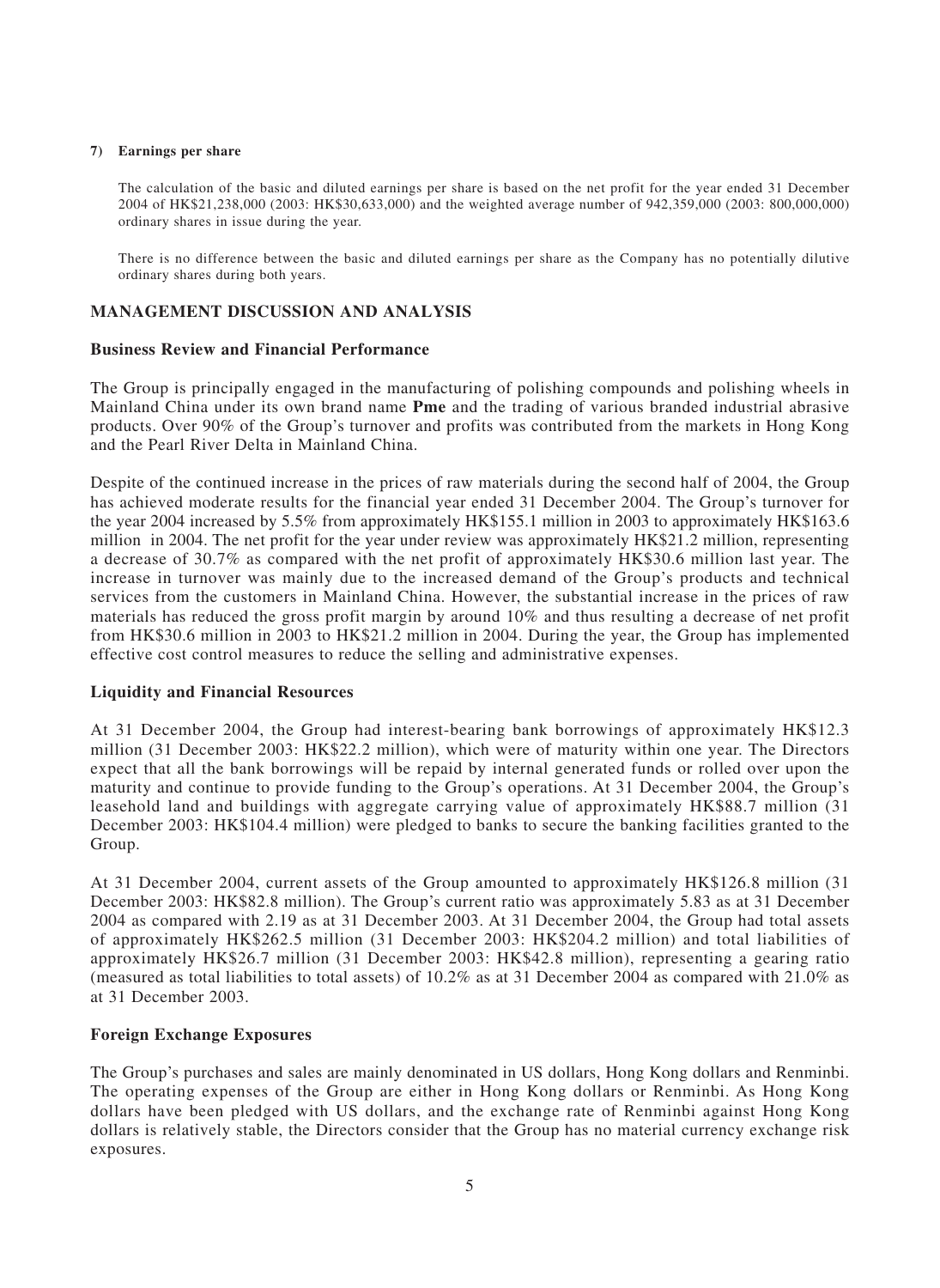# **Contingent Liabilities**

The Group had no material contingent liabilities as at 31 December 2004 and 31 December 2003.

## **Capital Commitments**

At 31 December 2004, the Group had capital commitment of HK\$96,000 (2003:HK\$1,957,000) in respect of acquisition of property, plant and equipment contracted for but not provided in financial statements.

## **Prospects**

Soaring prices of raw materials greatly affected our operation and reduced our profits last year. Current oil prices are still at a high level, and American and Japanese economic growth is slowing down with interest rates rising, however, we believe that the market (our customers) has made the necessary preparations, and continues to take account of all these unfavourable factors. The GDP growth of Mainland China was about 9% last year, and the forecast for this year remains on the positive side. While over 90% of our market is in Hong Kong and Mainland China, we are optimistic about our prospects, but a cautious attitude is still necessary.

The Group will continue to develop sales distribution channels in 2005 and establish a territorial distribution network; we will also expand our sales platform and transform the sales structure into a supermarket-like system; we will open up investment opportunities by identifying and negotiating with potential business partners. Last but not least, we will continue to focus on strict cost control in 2005.

Through making use of our rich knowledge of the China market, together with our professional techniques, experience and good track record, we will do our utmost to grasp and develop new business opportunities, as well as having deep concentration on achieving outstanding performance for our shareholders, in acknowledgement of their long-term trust.

## **Employees and Remuneration**

At 31 December 2004, the Group had approximately 310 employees in Hong Kong and Mainland China. The employees are remunerated with basic salary, bonus and other benefits in kind with reference to industry practice and their individual performance. The Group also operates a share option scheme of which the Directors may, at its discretion, grant options to employees of the Group. No option has been granted since the adoption of the share option scheme.

# **PURCHASE, REDEMPTION OR SALE OF LISTED SECURITIES**

During the year, the Company repurchased its own shares on The Stock Exchange of Hong Kong Limited (the "Stock Exchange") as detailed below:

| Month of<br>repurchases | Number of<br>shares<br>repurchased | <b>Highest</b><br>price paid<br>per share<br>HK\$ | Lowest<br>price paid<br>per share<br>HK\$ | Aggregate<br>consideration<br>paid<br>HK\$ |
|-------------------------|------------------------------------|---------------------------------------------------|-------------------------------------------|--------------------------------------------|
| December 2004           | 2,000,000                          | 0.150                                             | 0.149                                     | 299,800                                    |

The repurchased shares were subsequently cancelled and accordingly, the share capital of the Company was reduced by the nominal value of shares repurchased amounted to HK\$20,000.